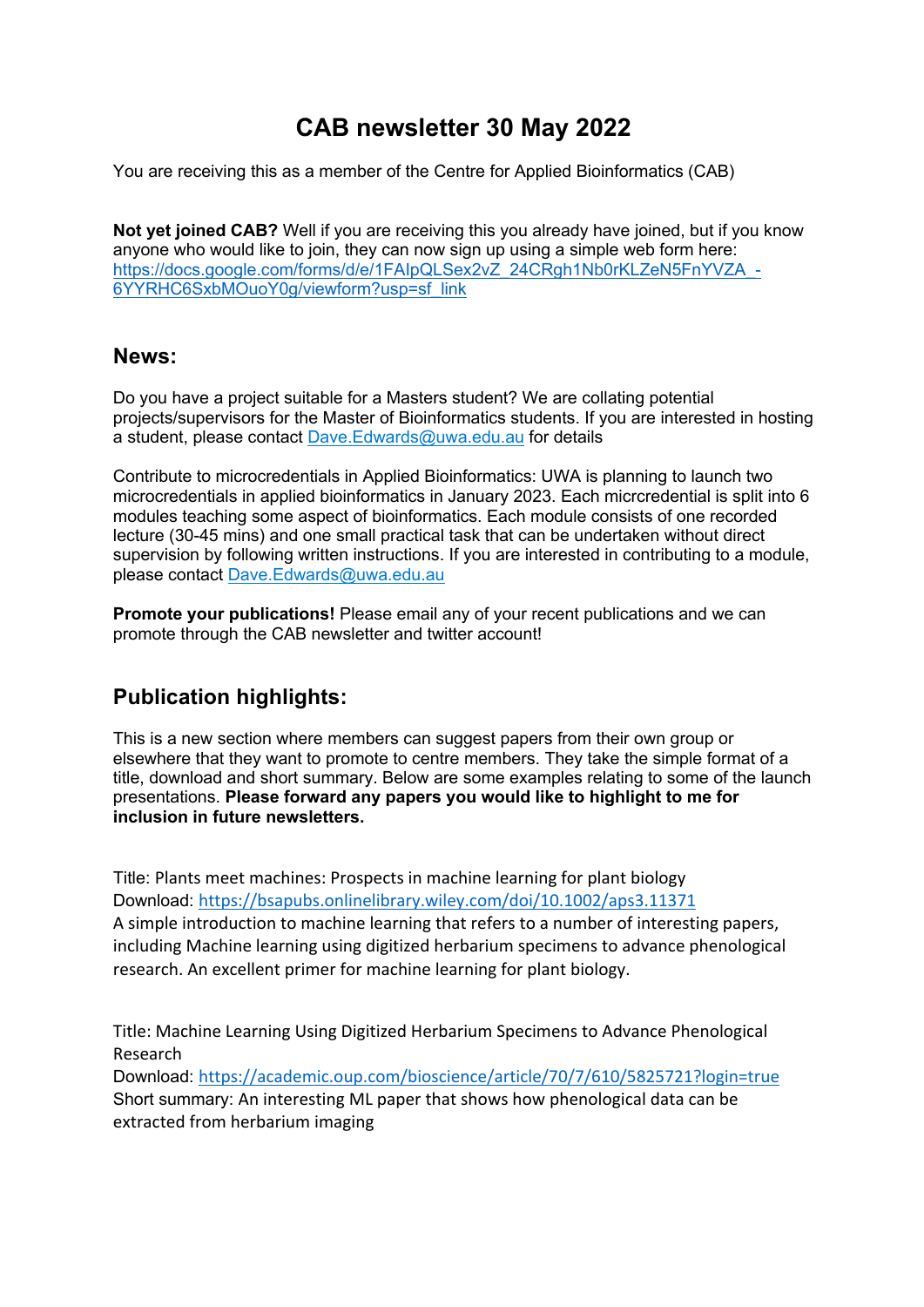Title: Regulatory analysis of single cell multiome gene expression and chromatin accessibility data with scREG Download: https://genomebiology.biomedcentral.com/articles/10.1186/s13059-022-02682-2 Short summary: End-to-end Single cell multiomics algorithm for dimension reduction and regulatory network inference, demonstrated on IBD-associated loci.

## **Talks:**

**Tuesday 31st May 2022, 1 - 2 pm, Venue: CSSE Lab 2.07 Knowledge Graphs for Heterogenous Data Integration** Host: A/Prof. Wei Liu, Computer Science and Software Engineering Speakers: A/Prof. Wei Liu, Pascal Sun

#### **Thursday 16th June 2022, 12:30 - 1:30pm, Venue: IOMRC Oceanworks (and Zoom)**

**Data Informed Physics to Support Offshore Activities** Host: Prof. Phil Watson, Oceans Graduate School Speakers: Dr Jeff Hansen, Kevin Vinsen, Dr Ian Milne, Matthew Zed, Jack Lee-Kopij \* This talk is also part of the Oceans Graduate School Seminar Series Details at: https://www.uwadatainstitute.org.au/strapi/uploads/Cluster\_Research\_Talks\_May\_June\_ 2022\_899855f85a.pdf

## **Training:**

Links to some relevant resources: Basic shell/bash: https://bioinformatics-core-shared-training.github.io/shell-novice/

Pawsey high performance computing: https://sarahbeecroft.github.io/Intro2HPC/

Genomics: https://datacarpentry.org/genomics-workshop/ (ignore the cloud computing part)

How to apply for Pawsey Nimbus compute access: https://support.pawsey.org.au/documentation/display/US/Apply+for+Nimbus+Cloud+access

## **Jobs:**

Minderoo is looking for a Biostatistician and a Research Data Scientist, both jobs are here: https://www.minderoo.org/careers/

## **Conferences:**

ABACBS 2022 Conference. Save the date!!